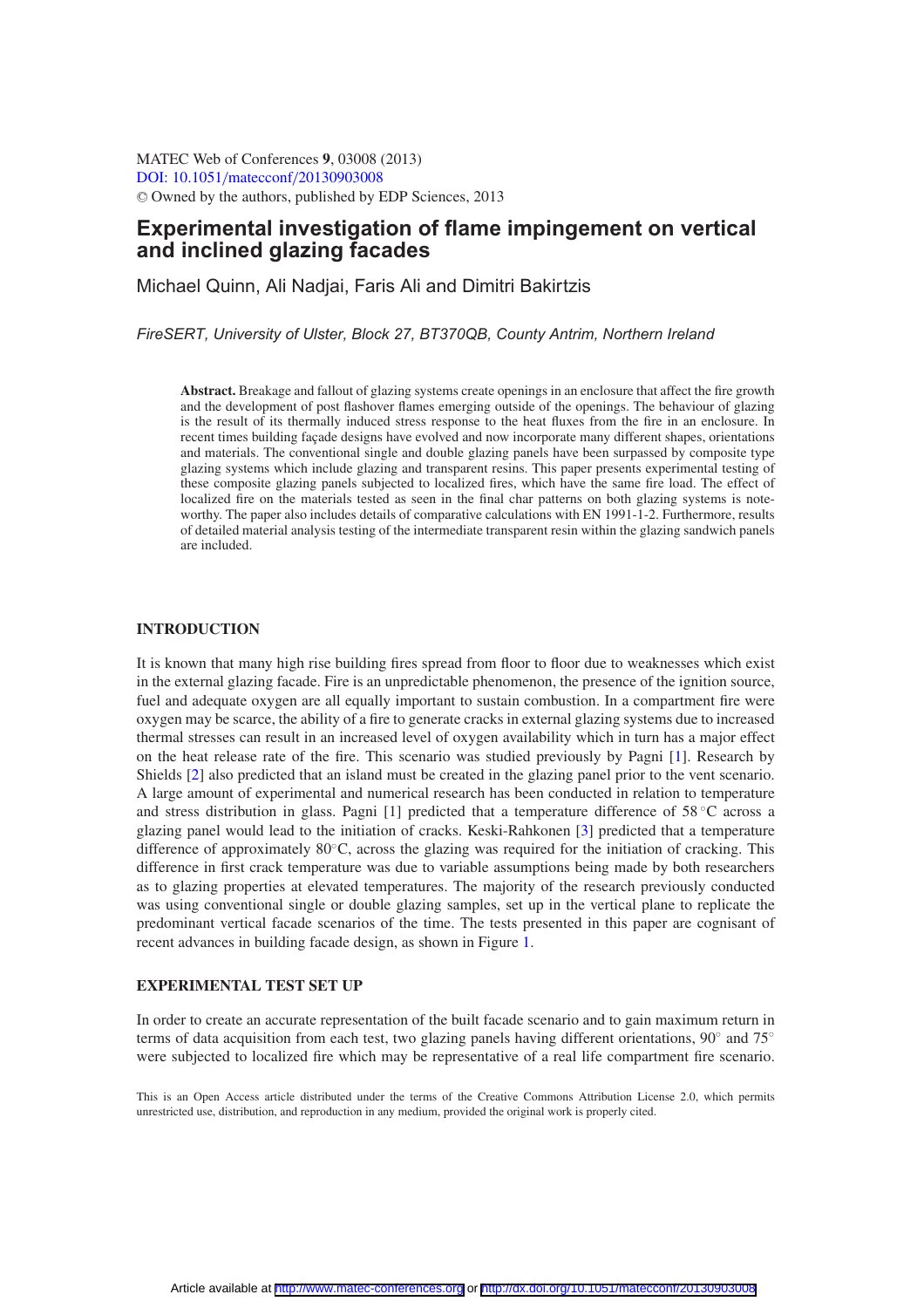<span id="page-1-0"></span>

**Figure 1.** As built and test scenarios.

<span id="page-1-1"></span>

**Figure 2.** Glazing panel system and instrumentation.

The glazing used in these experimental fire tests was Pyroguard Fire Resisting Glass. [\[4](#page-9-3)] This glazing panel is 1 m (w)  $\times$ 1.5 m (h) and 7.2 mm in thickness and is made up of 2 layers of 3 mm glass, and an intermediate layer of 1.2 mm transparent epoxy resin as shown in Figure [2.](#page-1-1) [\[4](#page-9-3)] This resin plays a significant role in the glazing's thermal integrity and performance at elevated temperatures.

The thermocouples used in these experiments were small pad type K. In order to ensure that the thermocouples had an ideal connection with the test specimen, the thermocouple was lodged within a small rectangular piece of fiberboard as per Figure [2.](#page-1-1) This fiberboard and thermocouple combination was then fixed to the unexposed side of the test specimen and the stainless steel frame using a fire resistant grout, and left to cure. In the inclined test the position of the panel was 15 degrees off the vertical. A Gardon gauge to permit the measurement of heat flux in  $kW/m^2$  was located centrally on the non-fire side of the test specimen 65 mm from the unexposed face in the vertical plane, and 85 mm above the centerline on the horizontal plane. The softwood timber fuel was set up in a  $0.5 \text{ m} \times 0.5 \text{ m} \times 0.5 \text{ m}$  crib format. The crib was positioned centrally 0.5 metres from the face of the glazing panel as per Figure 3. During the tests a fan was placed centrally and a distance of 1 metre from the back face of the crib (2 metres from glazing). The wind speed measured from the fan at the flame region was 1.5 m/s.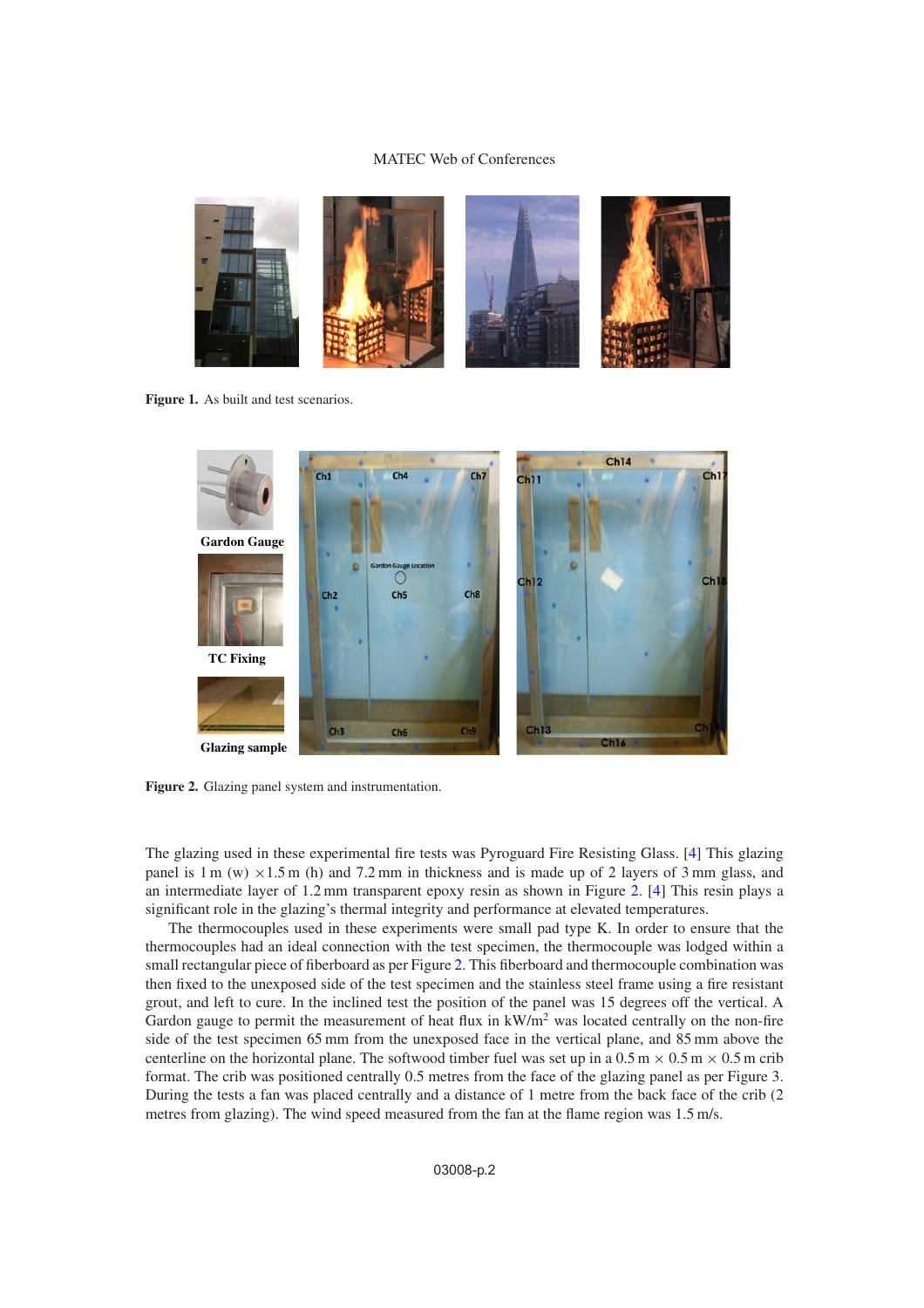

1<sup>st</sup> International Seminar for Fire Safety of Facades, Paris (France), 2013

**Figure 3.** (a) Vertical and (b) inclined experimental test arrangement.

# **EXPERIMENTAL RESULTS**

A vast amount of data has been accumulated during the completion of the two experimental tests set out briefly above. The data collected in the tests included; unexposed glazing temperatures, unexposed steel frame temperature, flame region temperatures, heat flux recordings and heat release rates. From a review of the heat release rate outputs for each test, it is clear that both test fire loads were identical with a very similar heat release rate.

When the heat flux recordings from the non fire side of each of the glazing panels are assessed it is clear that the inclined test had a faster initial growth rate in terms of heat flux when compared to the vertical test, as may be expected due to the fact that the flames from the crib were closer to the glazing panel in the early stages of the inclined test given the orientation of the panel. This rapid growth did not continue, in fact the curve went below the vertical test curve, with a sizeable difference in value at approximately 25 minutes. This occurrence is due to the fact that a large amount of the resin within the glazing panel of the inclined test had already activated at this time, due to the constant direct attack of the flames, which was not the case in the vertical test. In essence the area of glazing between the flame and the Gardon gauge in the inclined test had converted to a black shield of resin resulting in the inability of the radiation of the flame to reach the gauge. The first crack times in both tests were also recorded, in the vertical test the first crack occurred at 10 minutes whilst the inclined test first crack occurred at 7 minutes. This further emphasizes the greater severity of the flames and heat on the inclined test glazing panel even though the fire loads and heat release rates in both tests were almost identical.

As discussed previously there were nine thermocouples placed on the unexposed side of the glazing panels. It is noted from a review of the temperature data collected from the glazing samples during the tests Figures 4 (a) and (b), that as expected the hottest region was up the centre of each panel vertically. The maximum glazing temperature recorded in both tests was in the region of 275–300 ◦C at approximately 28 minutes, although not in the same glazing location in both tests. The time of 28 minutes noted above was also the approximate time in each test when the Heat Release Rate was at its peak.

It was expected that the area adjacent the wood crib would be the hottest in each test, this proved to be the case in the vertical glazing test. However during the inclined glazing test, it was observed that the flames actually came in contact with the top section of the panel for long periods due to the panel orientation. The scenario of flame contact in the inclined test inevitably lead to this region of the inclined glazing panel recording the highest glazing temperatures, this however was not the case in the vertical glazing test. It was also observed during the inclined test that some of the resin within the glazing panel began to ignite and produce flaming at approximately 19 minutes into the test.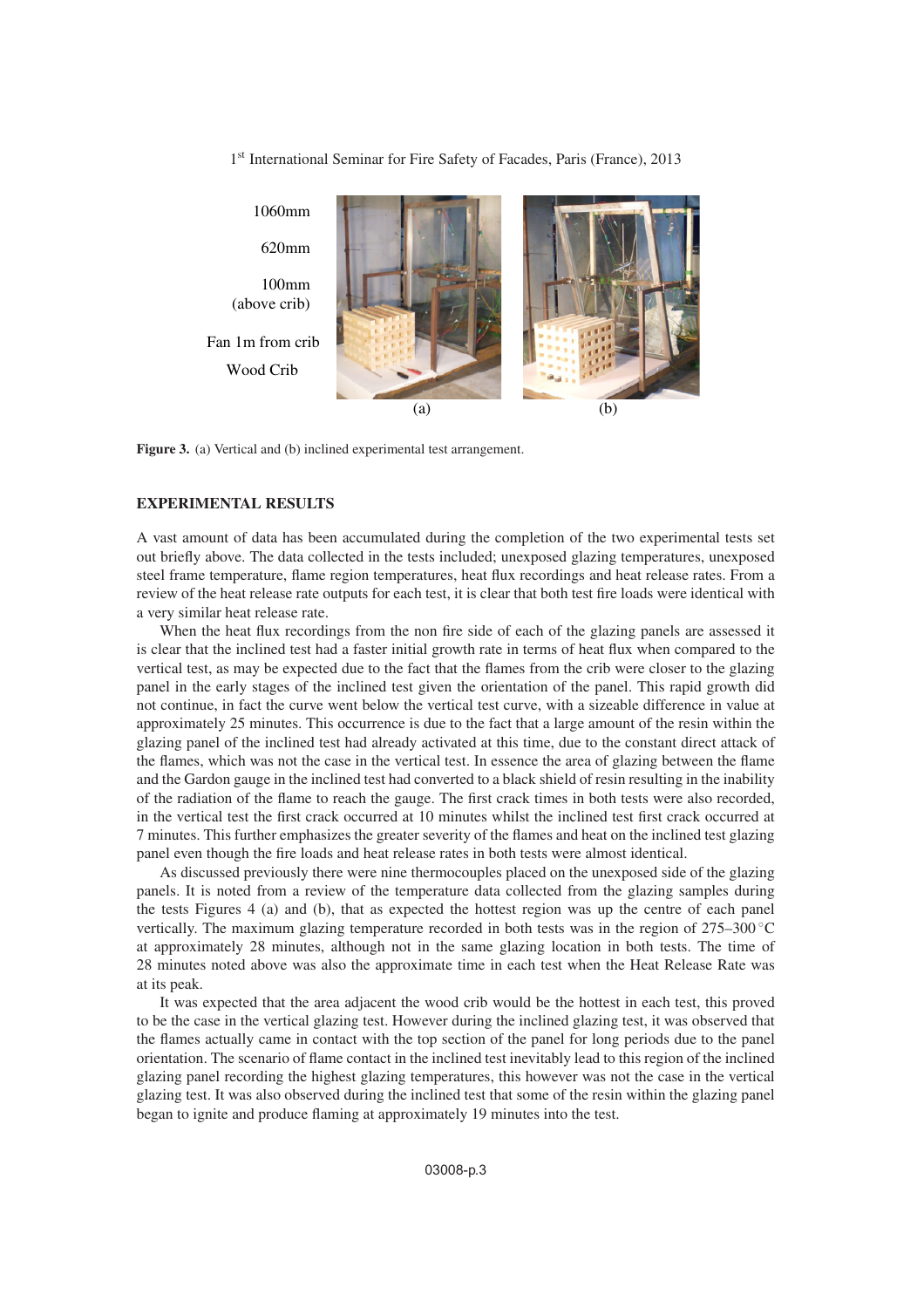

**Figure 4.** Vertical and (b) inclined glazing test temperatures.

<span id="page-3-0"></span>

**Figure 5.** (a) Vertical and (b) inclined glazing panel steel frame temperatures.

There is a considerable difference in temperature evolution at the top of each glazing panel, with the inclined test exhibiting much higher temperatures as would be expected given the direct flame contact during the test. The temperature evolution at the bottom of each panel is not that dissimilar given that both locations are practically the same distance from the burning crib in each test. Included in Figures [5a](#page-3-0) and b below is the steel frame temperatures recorded during each test.

Upon review of the recorded steel temperatures it can be seen that at no point in either test do the steel temperatures reach a value were one might become concerned about steel deformation. The data provides confidence that the integrity of the steel frame remains unaffected by the elevated temperatures in both the vertical and inclined tests.

An interesting record taken during each test was the heat flux transmitted from the fire to a Gardon gauge. The curves below in Figure [6a](#page-4-0) are heat flux evolutions from a number of vertical panel tests. Test 1 and Test 2 curves in Figure [6a](#page-4-0) are from experiments were the Gardon gauge was subjected to the complete thermal radiation of the fire whereas Test 4 is a curve resultant from a Gardon gauge placed behind the glazing panel on the non fire side. It is clear when the curves are compared that the Gardon gauge behind the glazing does not receive the same level of radiation, therefore we can conclude that the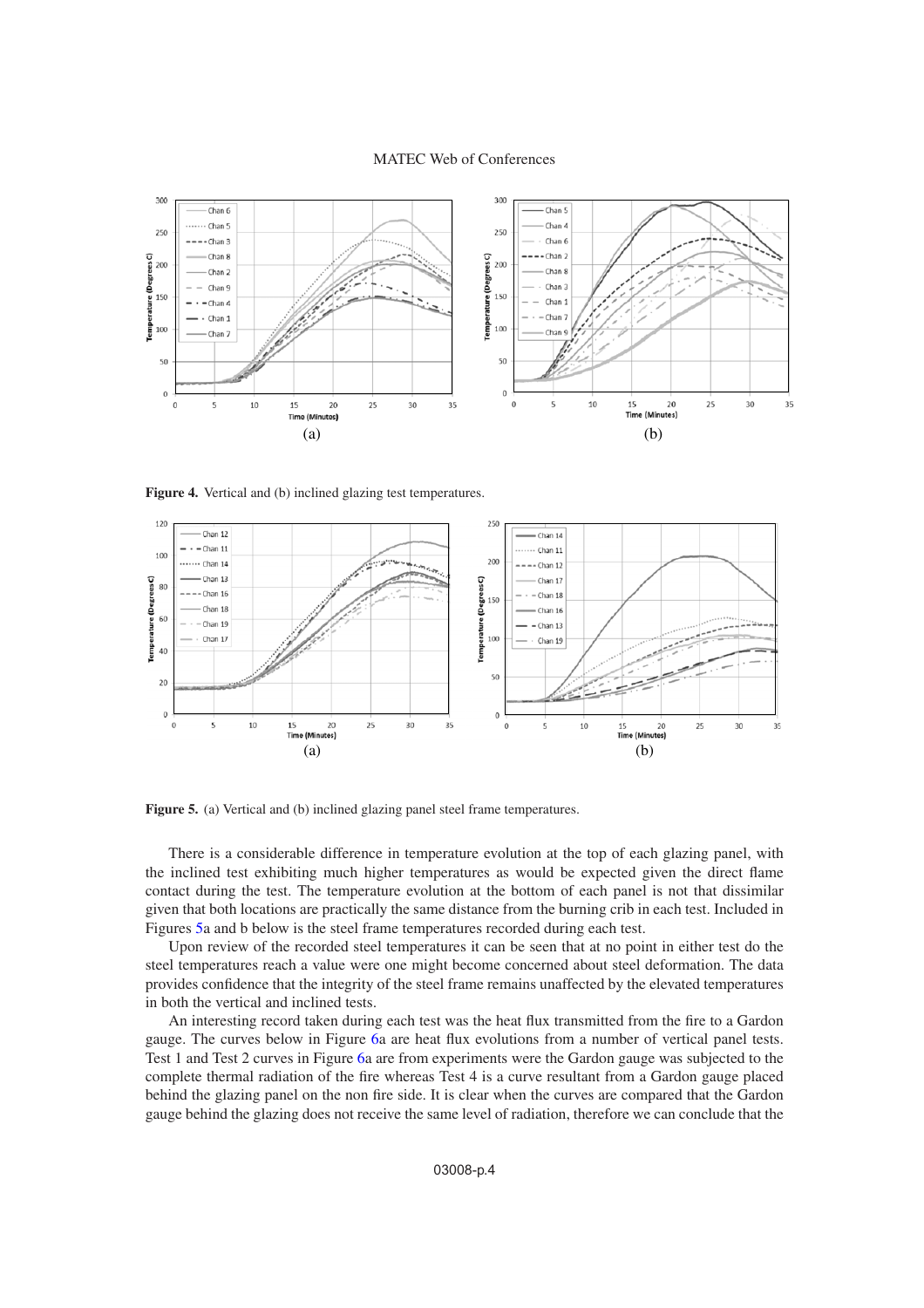<span id="page-4-0"></span>

# 1<sup>st</sup> International Seminar for Fire Safety of Facades, Paris (France), 2013

**Figure 6.** (a) Vertical and (b) inclined tests heat flux comparison.

<span id="page-4-1"></span>

**Figure 7.** (a) & (c) Vertical & inclined post-test pictures, (b) & (d) vertical & inclined test cracks.

glazing panel absorbs and reflects some of the radiation away prior to it being transmitted through the glazing to the Gardon gauge. The same can be said for the inclined test comparisons made in Figure [6b](#page-4-0), where there is also a considerable difference in the heat flux recordings for the Gardon gauge exposed to the flames and that of the gauge placed on the non-fire side of the glazing panel.

The illustrations contained in Figures [7a](#page-4-1)–d show the post-test crack and char patterns for both the vertical and inclined tests. It is interesting to note that both scenarios produce dramatically different results. It can be concluded that the inclined fire was much more severe on the glazing and is therefore the critical scenario in terms of glazing performance. It was observed during the inclined test in particular that upon initial glazing cracking smoke and flaming emanated from the intermediate resin layer. A detailed glazing crack analysis was conducted after each test and it was interesting that the cracks were not consistent on both sides of the same glazing panel. This would suggest that the panel itself acts as a composite system with the intermediate resin a very important element of the system. Although there was considerable cracking evident on both sides of each panel the intermediate resin layer performed well in that it held the cracked glazing in place with no holes apparent in either panel.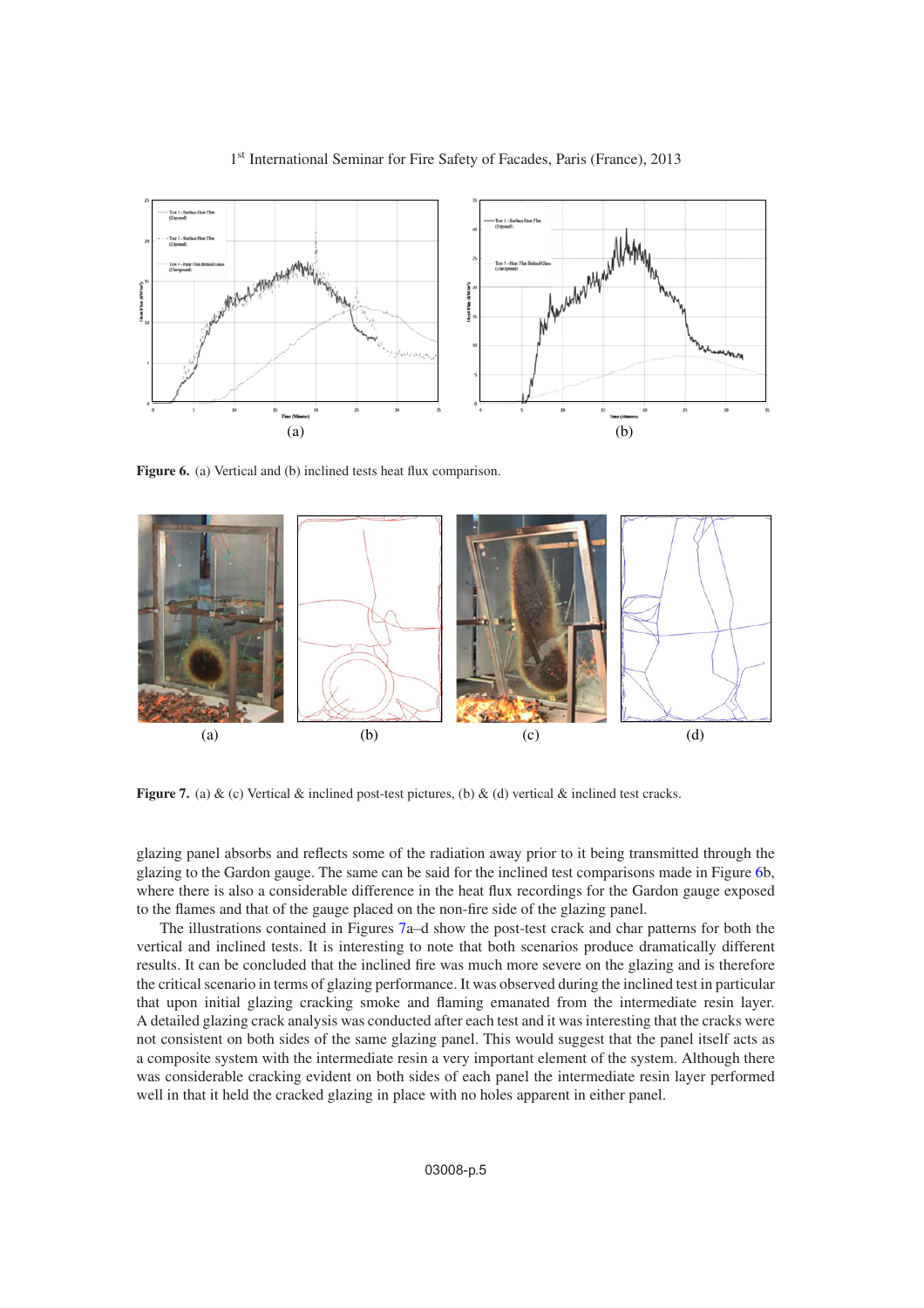#### **EUROCODE CALCULATIONS – EN 1991-1-2**

It is interesting as part of this research to conduct some comparative exercises between the data recorded during the experimental tests and that of published mathmatical corellations in recognised and approved standard documents. In this instance, Euro-code 1991-1-2 will be reviewed and used to assess its accuracy with that of some of the recorded data form the experimental tests.

The main paprameter used in the mathmatical correlations within this eurocode is the heat release rate. Given that the heat release rate was recorded during each of the experimental tests, that data will be implemented into the corellations to be explained in more detail below. Another paramater of interest is the flame thickness  $(D)$  which is asumed to be 0.5 m the same width as the fuel source.

It is stated in EN 1991-1-2 that a localised fire is a fire in which flashover is unlikely to occur, a fire which involves a limited fire load. It is appearant that the height of the flames are important and must be assesed. The flame height is dependant on the dimensions of the fuel source and the heat release rate of the fire and can be calculated as shown in Equation [\(1\)](#page-5-0).

$$
L_f = -1.02x D + 0.0148x Q^{2/5}.
$$
 (1)

<span id="page-5-1"></span><span id="page-5-0"></span>Where  $D$  (m) is the flame thickness, and  $Q(W)$  heat release rate. When the flame is not impinging on the ceiling of a compartment  $(L_f < H)$ , or in the case of fire in open space, the temperature  $\theta_z$  in the plume along the symetrical vertical flame axis is given by Equation [\(2\)](#page-5-1) and Equation [\(3\)](#page-5-2).

<span id="page-5-2"></span>
$$
\theta_z = 20 + 0.25x Q_c^{2/3} x (z - z_0)^{-5/3} \le 900,
$$
\n(2)

$$
z_0 = -1.02x D + 0.00524x Q^{2/5}.
$$
 (3)

Where  $Z_0$  is the virtual origin.  $Q_c$ , the convection element of the heat release rate is set to 70%, of the total according to Eurocode. From review of the Eurocode there is no equation present for  $\theta_z > 900$ . Therefore, a linear relation is asumed for ther lower regions from 900°C–1200°C as given by Equation [\(4\)](#page-5-3).

$$
\theta_z = -\frac{300xz}{\left(\frac{900-20}{0.25xQ_c^{2/3}}\right)^{-3/5} + z_0} + 1200.
$$
\n(4)

<span id="page-5-3"></span>Using the heat release rate data recorded during each test and other test particulars it is possible to calculate the plume centerline temperatures at predefined heights. A comparative exercise can then be conducted to establish the accurancy of the calculated results with the recorded flame temperatures. In order to present the comparison between the recorded and calculated flame temperatures the thermocouple placed centrally within the flame, 0.620 m above the wood crib and 1.12 m from the base of the fire is used. (i.e. mid-flame) It can be seen from a review of both the vertical and inclined results Figures [8a](#page-6-0) and 8b respectively that there is some differences between the recorded and calculated values for each test, particularly in the transition from growth to steady state were the recorded value is considerably higher than that calculated using EN 1991- 1-2 for both tests. This trend then reverts in the decay stage of both tests with the recorded values being lower than the calculated, due to the absence of fire load at this point and a reduction in flame height. This result is something which is worth taking into consideration when using the EN 1991-1-2 to calculate flame temperatures during localised fires. These results are also set out in Table [1\(](#page-6-1)a) and Table [1\(](#page-6-1)b) respectively.

# **FINITE ELEMENT ANALYSIS EXERCISES**

The thermal analaysis by TNO Diana is based on a three-dimensional steady state heat flow equation, which is given in Equation [\(5\)](#page-6-2). This is derived from the law of conservation of energy, which states that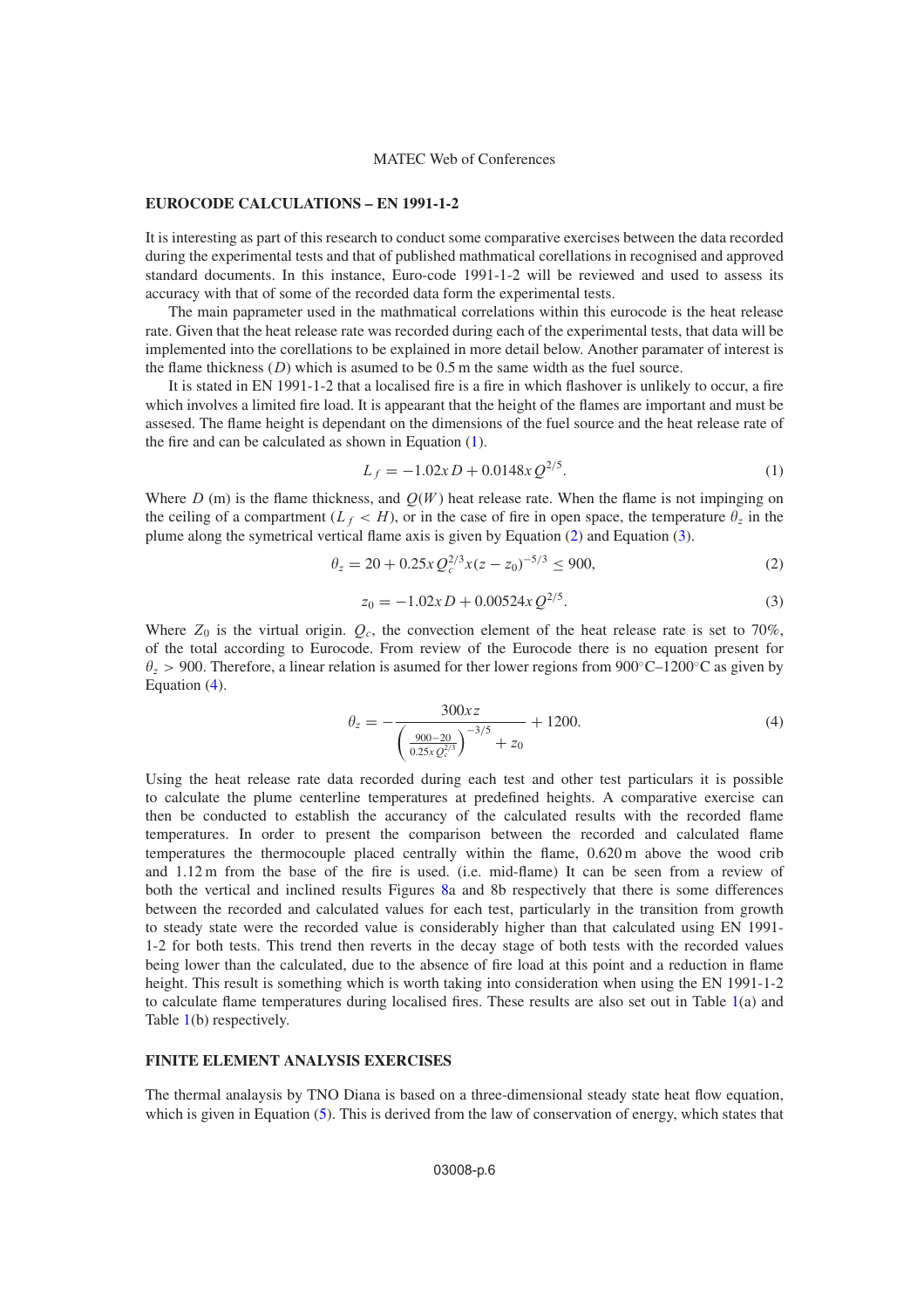<span id="page-6-0"></span>

### 1<sup>st</sup> International Seminar for Fire Safety of Facades, Paris (France), 2013

**Figure 8.** (a) Vertical and (b) inclined Euro-code and recorded mid flame temperature comparison.

|                | (a)                           |                        | (b)            |                               |                        |  |
|----------------|-------------------------------|------------------------|----------------|-------------------------------|------------------------|--|
| <b>Time</b>    | Flame Temperature EN 1991-1-2 |                        | <b>Time</b>    | Flame Temperature EN 1991-1-2 |                        |  |
| <b>Minutes</b> | $({}^\circ\mathbf{C})$        | $({}^\circ\mathbf{C})$ | <b>Minutes</b> | $({}^\circ\mathbf{C})$        | $({}^\circ\mathbf{C})$ |  |
| 0              | 17.04                         | 20.00                  | $\theta$       | 17.98                         | 20.00                  |  |
| 5              | 21.08                         | 20.00                  |                | 216.35                        | 84.49                  |  |
| 10             | 643.25                        | 447.29                 | 10             | 460.48                        | 520.92                 |  |
| 15             | 758.88                        | 623.63                 | 15             | 656.22                        | 593.67                 |  |
| 20             | 545.99                        | 624.21                 | 20             | 708.15                        | 618.36                 |  |
| 25             | 646.01                        | 522.07                 | 25             | 153.38                        | 584.56                 |  |
| 30             | 142.47                        | 373.02                 | 30             | 112.65                        | 476.93                 |  |
| 35             | 71.08                         | 225.84                 | 35             | 57.87                         | 274.74                 |  |

<span id="page-6-1"></span>**Table 1.** (a) Vertical and (b) inclined test EN 1991-1-2 calculation tables.

<span id="page-6-2"></span>the total inflow of heat in a unit time accross a body must be equal to the total outflow per unit time.

$$
\frac{\delta}{\delta x} \left( k \frac{\delta T}{\delta x} \right) + \frac{\delta}{\delta y} \left( k \frac{\delta T}{\delta y} \right) + \frac{\delta}{\delta z} \left( k \frac{\delta T}{\delta z} \right) + Q - c \rho \frac{\delta T}{\delta t} = 0. \tag{5}
$$

Where k is the thermal conductivity (1.05 W/mK); T is the temperature gradient;  $\rho$  is the density of the material (2500 kg/m<sup>3</sup>); c is the specific heat of material (2.20  $\times$  10<sup>2</sup> J/kgK); Q is the internally generated heat on unit volume per unit time; and t is time.

The effects of the time variable can be included directly and the solution of heat conduction equation is uniquely determined if an initial condition is given together with a boundary condition on part or all of the boundary or domain. The stiffness of a finite element is formulated with the assistance of material stifness matrix [D], which relates stresses to strains. With the addition of thermal stresses, the relation can be written as in Equation [\(6\)](#page-6-3).

<span id="page-6-3"></span>
$$
\{\sigma\} = [D]\{\varepsilon - \varepsilon_T\}.\tag{6}
$$

Numerical analysis findings in relation to the performance of glazing in fire presented by Quinn et al. [\[5\]](#page-9-4), provides the researcher with confidence in the predictive capabilities of TNO Diana for

#### 03008-p.7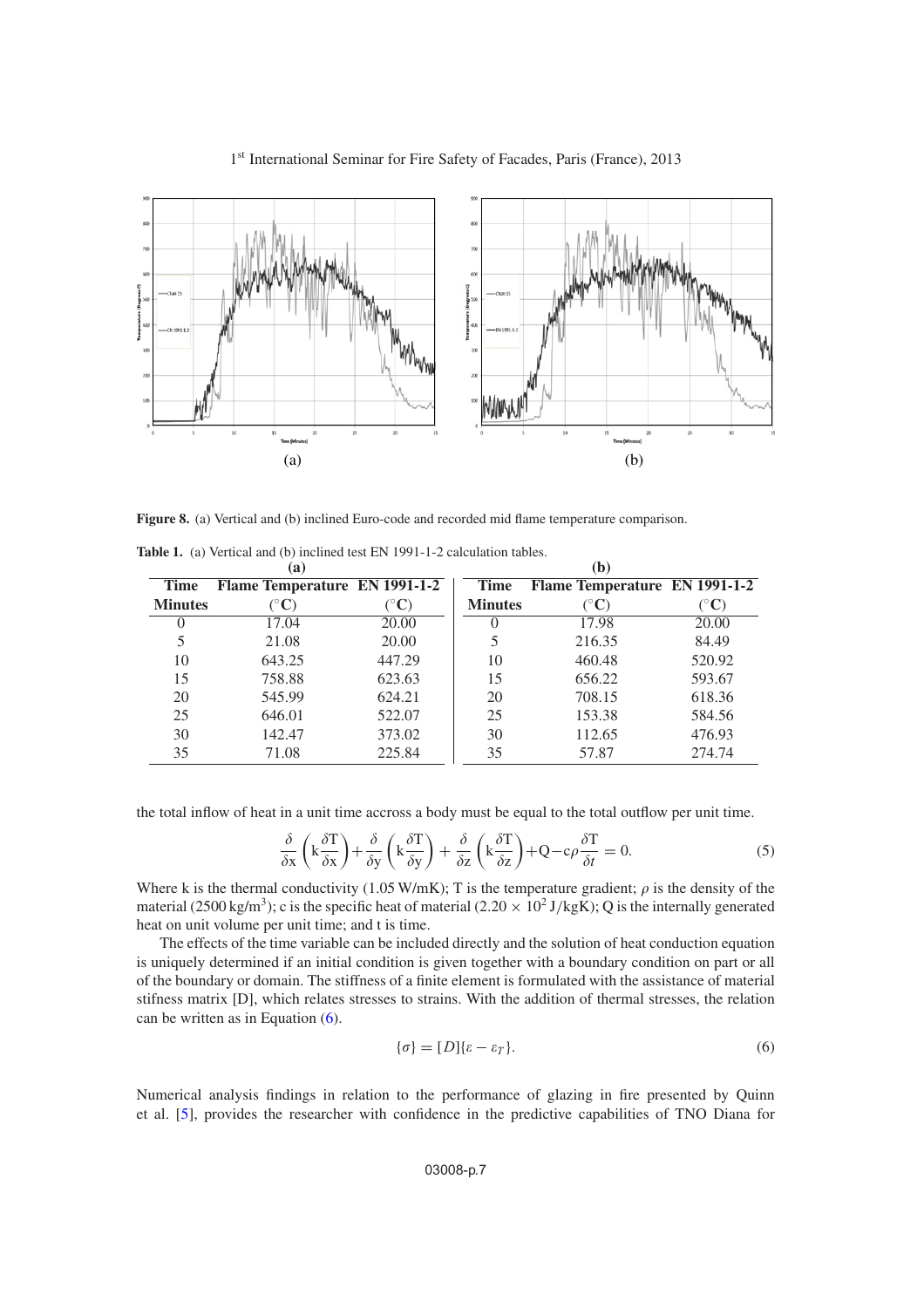<span id="page-7-0"></span>

Figure 9. Vertical and (b) inclined model stresses 25.5 mins & 17 mins (resin activation).

<span id="page-7-1"></span>

**Figure 10.** (a) TGA & (b) DSC graphical output & (c) pre-test epoxy resin sample.

glazing performance at elevated temperatures. Due to this previous success, 3D models replicating the test scenarios and the temperature data recorded in both the vertical and inclined tests have been implemented into the TNO Diana software and the stress concentrations in  $N/m<sup>2</sup>$  have been presented for both tests in Figure 10. In each test the impact of the flame in the localised fire scenario lead to the cracking of the glazing and the subsequent activation of the resin within the glazing panel. Due to this the stresses at resin activation time; vertical (25.5 mins:  $8.13 \times 10^7$  N/m<sup>2</sup>) and inclined (17 mins:  $9.56 \times 10^7$  $9.56 \times 10^7$  N/m<sup>2</sup>) are also presented in Figure 9.

This finite element analysis work is a follow on from the research previously presented by Quinn et al. [\[5](#page-9-4)] and Tofilo et al. [\[6](#page-9-5)] into the stress generation in glazing systems as a result of the presence of non-uniform and uniform temperatures respectively. Figure [9](#page-7-0) below includes finite element principal stress outputs for each test. It is clear from both stress patterns that both glazing panels are subjected to dramatically different fire scenarios, leading to different outcomes.

The finite element analysis exercises carried out are of enormous benefit in providing an understanding of the local stress generation as a result of the onslaught of localised fire on the vertical and inclined glazing. However an element of the scenario which requires greater analysis is that of the impact the transparent resin intermediate layer has on the overall glazing panel performance during fire.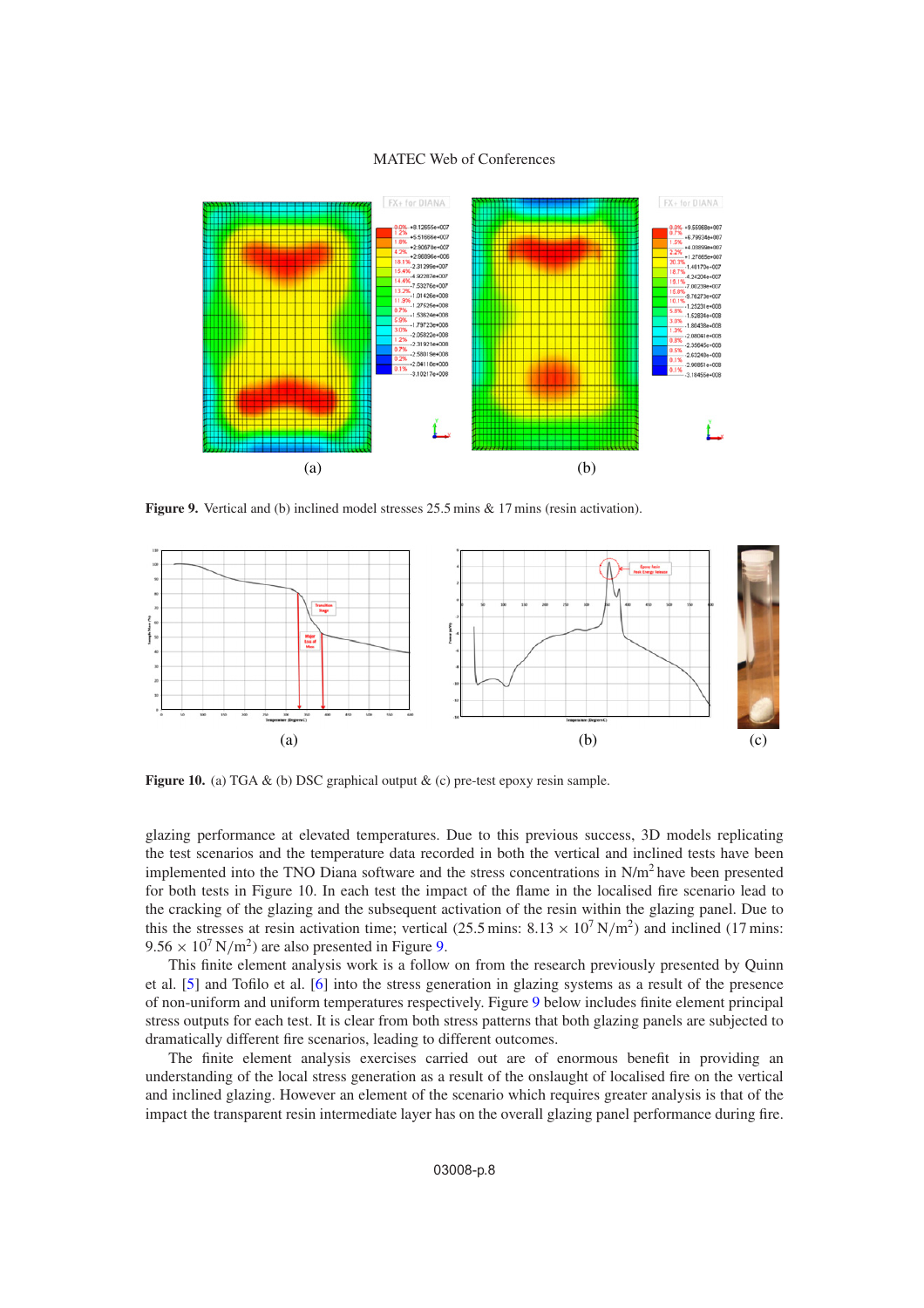|                | (a)         |                                |                | (b)                |              |
|----------------|-------------|--------------------------------|----------------|--------------------|--------------|
| <b>Time</b>    |             | <b>Temperature Sample Mass</b> | <b>Time</b>    | <b>Temperature</b> | <b>Power</b> |
| <b>Minutes</b> | $^{\circ}C$ | $\%$                           | <b>Minutes</b> | $^{\circ}C$        | mW           |
| $\mathbf{0}$   | 30          | 100                            | 0              | 30                 | $-3.24207$   |
| 5              | 80          | 99.3539                        | 5              | 80.1667            | $-9.43057$   |
| 10             | 130         | 94.4108                        | 10             | 130.333            | $-8.13135$   |
| 15             | 180         | 89.4424                        | 15             | 180.5              | $-5.35327$   |
| 20             | 230         | 87.0037                        | 20             | 230.667            | $-4.23531$   |
| 25             | 280         | 84.8178                        | 25             | 280.833            | $-3.50507$   |
| 30             | 330         | 80.4458                        | 30             | 331                | $-3.16137$   |
| 35             | 380         | 55.2088                        | 35             | 380                | 1.31762      |
| 40             | 430         | 49.276                         | 40             | 430.167            | $-5.50744$   |
| 45             | 480         | 46.4895                        | 45             | 480.333            | $-6.85893$   |
| 50             | 530         | 43.0669                        | 50             | 530.5              | $-8.27674$   |

<span id="page-8-0"></span>**Table 2.** (a) TGA and (b) DSC tabulated output for epoxy resin sample tested.

Once a greater understanding and knowledge of the resin properties is obtained, this knowledge will then be implemented into more advanced 3-dimensional finite element analysis models.

#### **MATERIAL ANALYSIS TESTING**

As stated above, in order to create more detailed finite element analysis models, a greater depth of knowledge is required in relation to the intermediate transparent resin layer within the tested glazing panels. This knowledge will be gained through the completion of detailed scientific material analysis tests on the transparent resin in the laboratory at FireSERT.

Thermo-gravimetric Analysis (TGA) [\[7](#page-9-6)] measures the amount and rate of change in the weight of a material as a function of temperature or time in a controlled atmosphere. Measurements are used primarily to determine the composition of materials and to predict their thermal stability at temperatures up to 1000 ◦C. The technique can characterize materials that exhibit weight loss or gain due to decomposition, oxidation, or dehydration. Differential Scanning Calorimetry (DSC) [\[7\]](#page-9-6) is a thermal analysis technique that looks at how a material's heat capacity (Cp) is changed by temperature. A sample of known mass is heated or cooled and the changes in its heat capacity are tracked as changes in the heat flow. This allows the detection of transitions like melts, glass transitions, phase changes, and curing.

Firstly from a review of the TGA results in Figure [10\(](#page-7-1)a) which is a study of the mass loss of the epoxy resin as a function of temperature, it is clear that the curve begins to decend considerrably from about 80◦C, possibly due to evaporation of any internal moisture in the sample. The epoxy resin then experienced another dramatic reduction in mass at 300–350◦C, which it is reasonable to assume is the point of substansial deterioration of the sample. The epoxy resin sample is noted to have lost 50% of its original mass at 400◦C, and it had lost 60% of its original mass by 600◦C.

The DSC analysis of the epoxy resin sample in Figure [10\(](#page-7-1)b) show a number of peaks and troughs which illustrate a number of phase changes and reaction types within the material upon heating. The endotherm occurring between  $40-120\degree C$  show that the epoxy resin takes in energy from its surroundings in order to undergo initial change, which is though to be the evaporation of internal moisture as stated above. This endotherm is then gradually changed to an exotherm as the epoxy resin sample gives off energy as it undergoes significant degredation. The peak in this exotherm occurrs at 350◦C which was the major transition/ degredation point as noted previously from the TGA result.

These two sets of material analysis results of the epoxy resin, which are also set out in tabulated format in Table [2a](#page-8-0) & b, demonstrate that any residual strength or ability to perform its function or mass disappears once it reaches temperatures in the region of 300–400◦C, following glazing cracking. On a